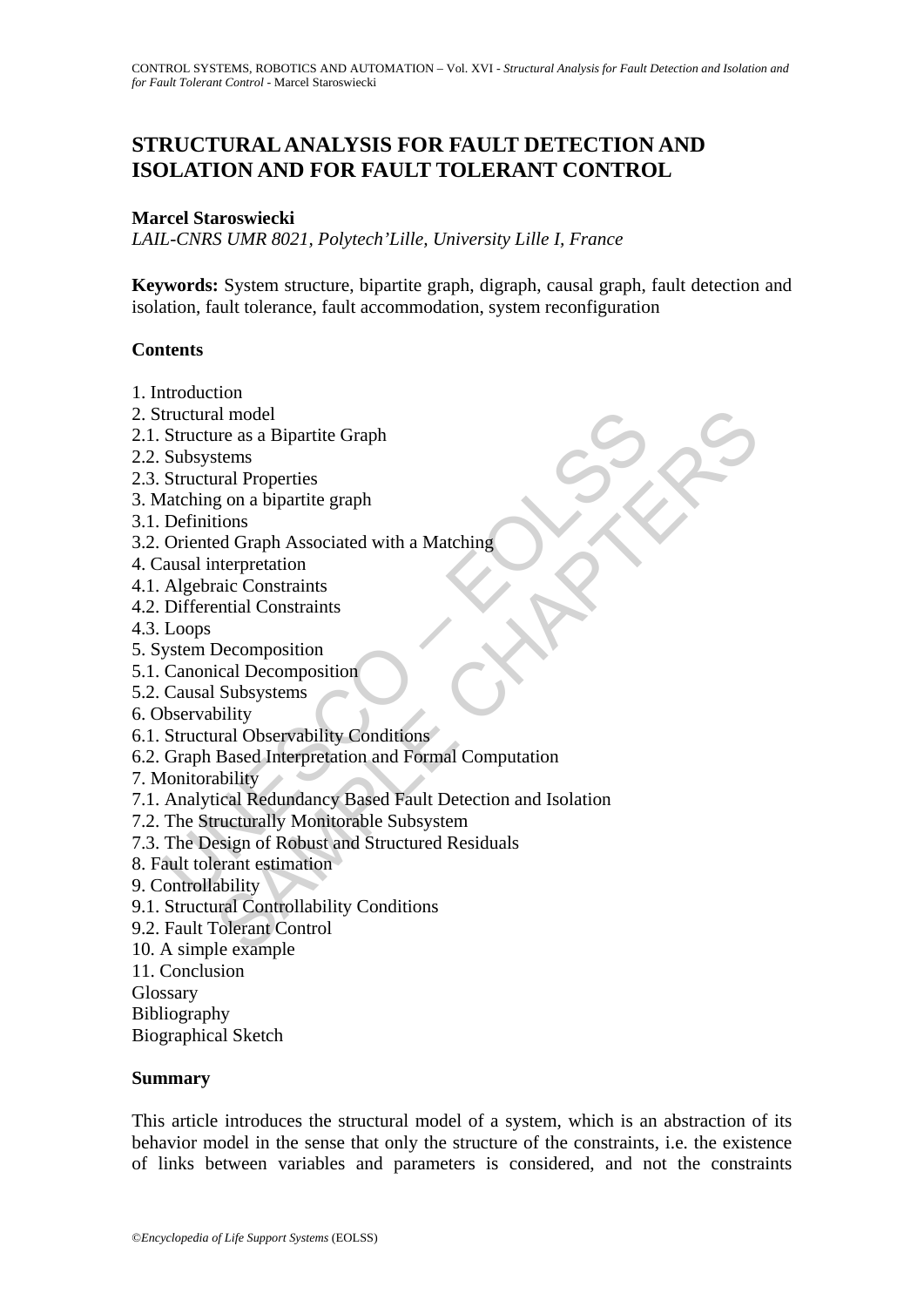themselves. The links are represented by a bipartite graph, which is independent of the nature of the constraints and variables (quantitative, qualitative, equations, rules, etc.) and of the value of the parameters. This indeed represents a very low level, easy to obtain, model of the system behavior. In spite of their simplicity, structural models can provide many useful information for Fault Detection and Isolation (FDI) and Fault Tolerant Control (FTC) design, since structural analysis, which consists of the analysis of the system bipartite graph, is able to identify those components of the system which are – or are not – monitorable, to provide design approaches for analytic redundancy based residuals, to suggest alarm filtering strategies, and to identify those components whose failure can – or cannot – be tolerated through reconfiguration.

## **1. Introduction**

The design of fault detection and isolation (FDI) and fault tolerant control (FTC) algorithms, like the design of control algorithms, is based on models. Unlike control, which addresses nominal (sometimes uncertain) systems, FDI and FTC address faulty ones.

design of fault detection and isolation (FDI) and fault toler<br>rithms, like the design of control algorithms, is based on mode<br>ch addresses nominal (sometimes uncertain) systems, FDI and F<br>sevevr, detailed behavior models 1 of fault detection and isolation (FDI) and fault tolerant control (F<br>
is like the design of control algorithms, is based on models. Unlike concesses nominal (sometimes uncertain) systems. FDI and FTC address fa<br>
detaile However, detailed behavior models are seldom available in the first phases of system design, when complex processes, with hundreds of variables are considered, and simpler models have to be used. This article introduces the structural model of a system, which is an abstraction of its behavior model in the sense that only the structure of the constraints, i.e., the existence of links between variables and parameters is considered, and not the constraints themselves. The links are represented by a *bipartite graph,* which is independent of the nature of the constraints and variables (quantitative, qualitative, equations, rules, etc.) and of the value of the parameters. This indeed represents a very low level, easy to obtain, model of the system behavior.

Structural analysis is concerned with the properties of the system structure model, which resorts to the analysis of its bipartite graph. Thus, structural properties are true almost everywhere in the system parameter space.

In spite of their simplicity, structural models can provide many useful information for FDI and FTC design, since structural analysis is able to identify those components of the system which are – or are not – monitorable, to provide design approaches for analytic redundancy based residuals, to suggest alarm filtering strategies, and to identify those components whose failure can – or cannot – be tolerated through reconfiguration.

In this article, structural properties of interest are connected with the design of FDI and FTC systems. Namely, one is interested in:

- the identification of the monitorable part of the system, i.e. the subset of the system components whose faults can be detected and isolated,
- the possibility to design residuals which meet some specific FDI requirements, namely which are robust (i.e. insensitive to disturbances and uncertainties), and structured (i.e. sensitive to certain faults and insensitive to others),
- the existence of reconfiguration possibilities in order to estimate (resp. to control)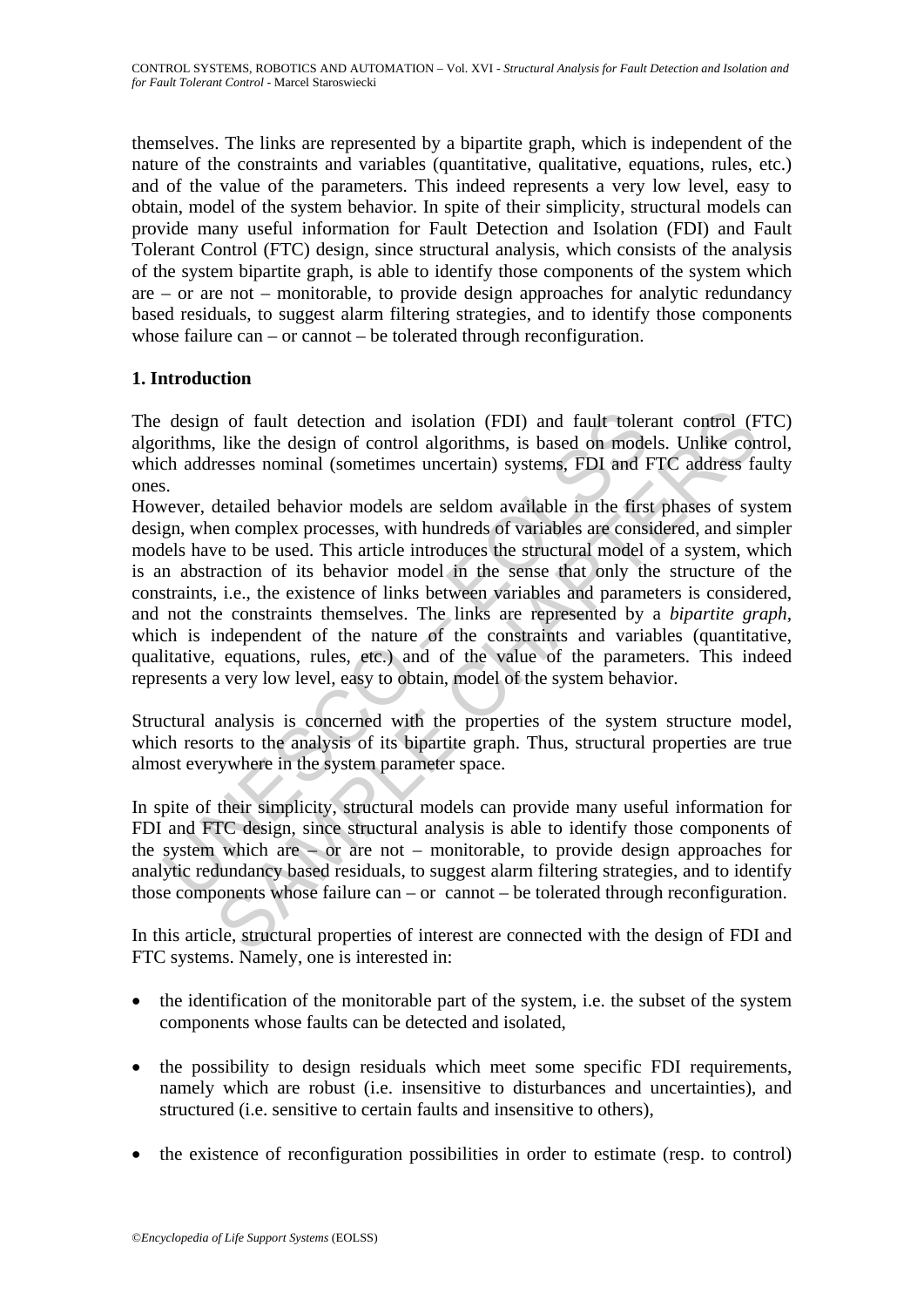some variables of interest in case of sensor, actuator or system component failures.

Answers to these questions are provided by the analysis of the system structural graph and its canonical decomposition. In order to introduce the canonical decomposition, matchings on a bipartite graph are first presented, and their interpretation is given, introducing the idea of causality which provides the bipartite graph with an orientation. Then the canonical decomposition of the system structural graph is presented, and structural observability and controllability issues are discussed. The design of FDI systems is addressed by the determination of robust and structured residuals, which can be designed for those subsystems in which some redundancy is present. Finally, fault tolerance issues consider the possibility to reconfigure the system in case of component failures, which rests on the permanence of the observability and controllability properties of the part of the system that has not failed.

### **2. Structural Model**

### **2.1. Structure as a Bipartite Graph**

The behavior model of a system is a pair  $[C, Z]$  where  $Z = \{z_1, z_2, \ldots z_N\}$  is a set of variables and parameters, and  $C = \{c_1, c_2, \ldots c_M\}$  is a set of constraints. Consider, for example, state space models like

$$
\dot{x}(t) = f(x(t), u(t), \theta),\tag{1}
$$

$$
y(t) = g(x(t), u(t), \theta), \tag{2}
$$

**Example 1**<br> **Example 18 Structure as a Bipartite Graph**<br>
behavior model of a system is a pair  $[C, Z]$  where  $Z = \{z_1, z_2$ <br>
ables and parameters, and  $C = \{c_1, c_2,..., c_M\}$  is a set of constrance<br>
ample, state space models li and Model<br>
ure as a Bipartite Graph<br>
ior model of a system is a pair  $[C, Z]$  where  $Z = \{z_1, z_2, ..., z_N\}$  is a set<br>
and parameters, and  $C = \{c_1, c_2, ..., c_M\}$  is a set of constraints. Consider,<br>
tate space models like<br>
(*t*),  $u$ where  $x(t) \in R^n$  is the system state,  $u(t) \in R^m$  and  $y(t) \in R^p$  are respectively the system inputs and outputs, and  $\theta \in \mathbb{R}^q$  is some parameter vector. Since the distinction between vectors and sets of components is clear from the context, no special notation will be introduced to distinguish them. Thus, in (1) (2), the sets of variables and constraints are

$$
Z = x \cup u \cup y \cup \theta
$$
  
\n
$$
C = f \cup g,
$$
\n(3)

where *f* stands for the set of differential constraints

$$
\dot{x}_i(t) - f_i(x(t), u(t), \theta) = 0, \quad i = 1,...n
$$

and *g* stands for the measurement constraints

$$
y_j(t) = g_j(x(t), u(t), \theta) = 0, \ \ j = 1, ..., p.
$$

A popular structural representation of the behavior model (1), (2) uses a directed graph (digraph), whose set of vertices is the set of the input, output and state variables and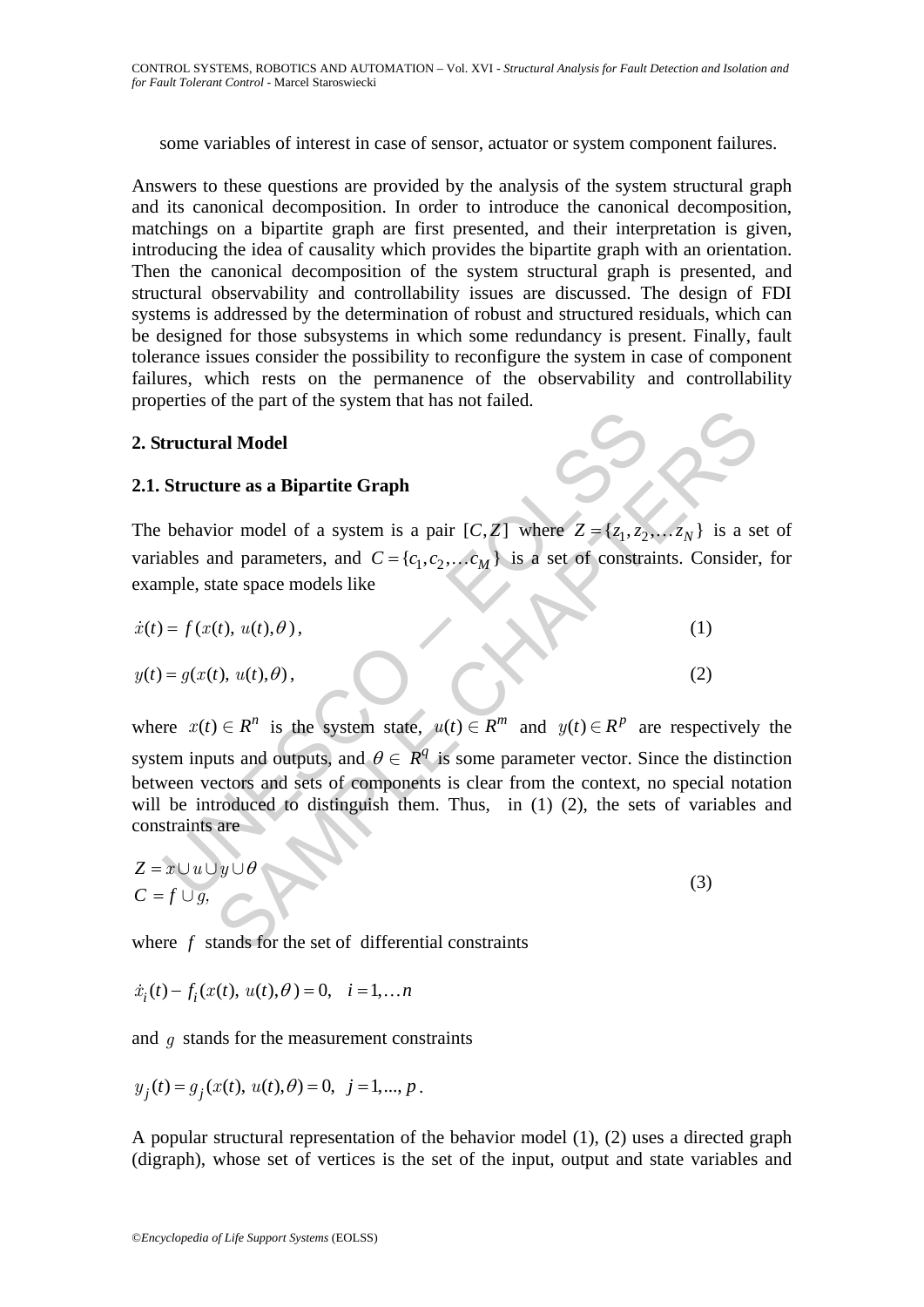whose edges are defined by the following rules:

- an edge exists from vertex  $x_k$  (resp. from vertex  $u_l$ ) to vertex  $x_i$  if and only if the state variable  $x_k$  (resp. the input variable  $u_l$ ) really occurs in function  $f_i$  (i.e. *i k*  $\frac{\partial f_i}{\partial x_k}$  - resp.  $\frac{\partial f_i}{\partial u_l}$ *f u*  $\frac{\partial f_i}{\partial u_i}$  - is not identically zero)
- an edge exists from vertex  $x_k$  to vertex  $y_j$  if and only if the state variable  $x_k$ really occurs in the function  $g_i$ .

The digraph representation is an abstraction of the behavior model since edges can be interpreted as "mutual influences" between variables. Indeed, an edge from  $x_k$  (resp. from  $u_1$ ) to  $x_i$  means that the time evolution of the derivative  $\dot{x}_i(t)$  depends on the time evolution of  $x_k(t)$  (resp.  $u_l(t)$ ). Similarly, an edge from  $x_k$  to  $y_i$  means that the time evolution of the output  $y_i(t)$  depends on the time evolution of the state variable  $x_k(t)$ . For illustration, consider the following simple example

$$
\begin{aligned}\n\dot{x}_1 &= f_1(x_1, x_2, u) = x_2\\ \n\dot{x}_2 &= f_2(x_1, x_2, u) = ax_2 + bu\\ \ny &= g(x_1, x_2, u) = x_1.\n\end{aligned} \tag{4}
$$

The associated digraph is given by Figure 1.



Figure 1: The digraph of system (4)

Alternatively, the structure of (1), (2) can be represented by a bipartite graph with the two sets of vertices *C* and *Z* , and edges defined by the following rule.

an edge exists between vertex  $c_i \in C$  and vertex  $z_i \in Z$  if and only if the variable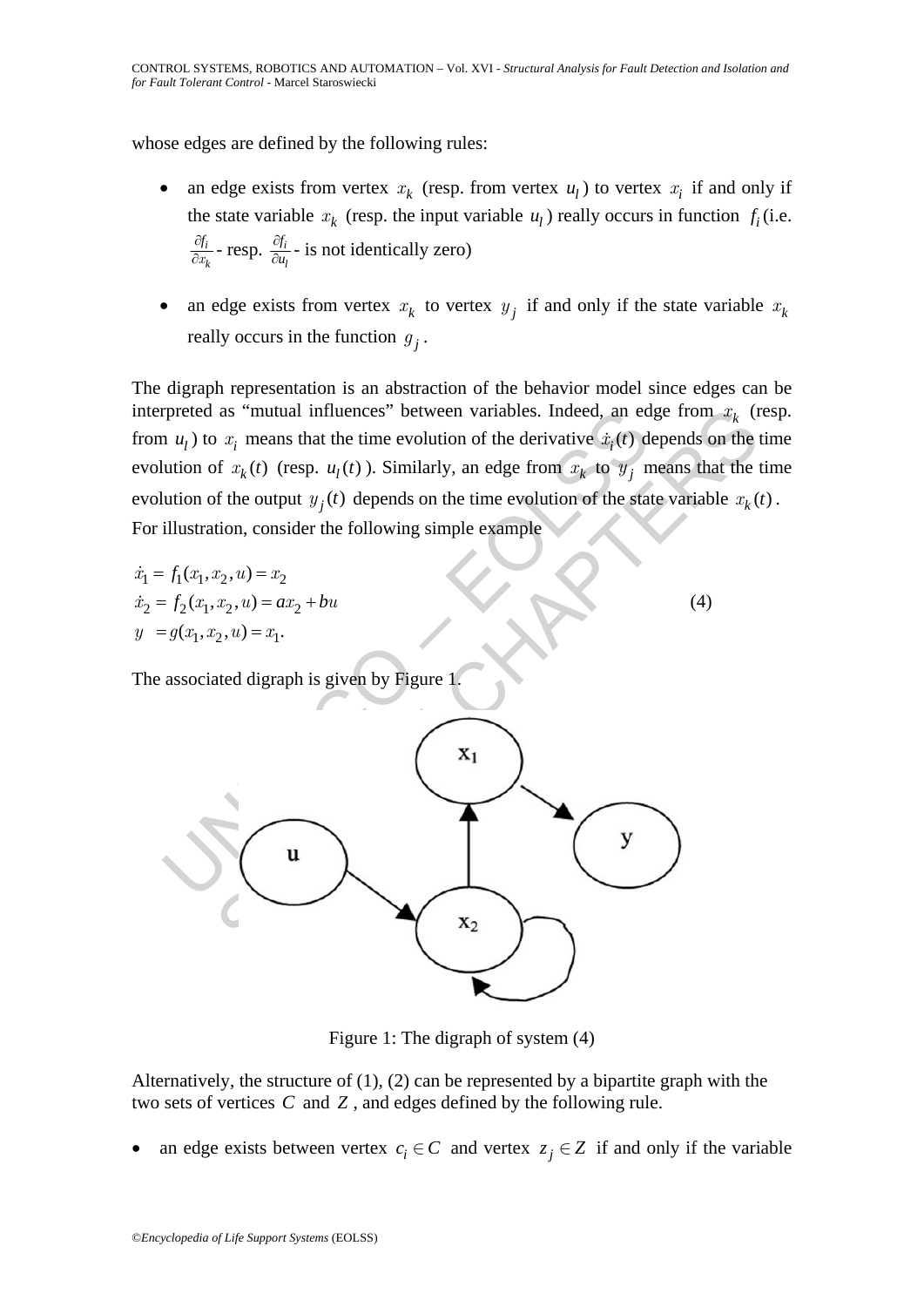$z_i$  really appears in the constraint  $c_i$  (whatever it is a differential or a measurement constraint).

Figure 2 gives the bipartite graph representation of the example (4), where bars represent constraints and circles represent variables.



Figure 2: The bipartite graph of system (4)

Figure 2: The bipartite graph of system (4)<br>Figure 2: The bipartite graph of system (4)<br>e that parameters can be taken into account, by considering them<br>e constant (known or unknown) values. In the following this will<br>nte Figure 2: The bipartite graph of system (4)<br>Figure 2: The bipartite graph of system (4)<br>arameters can be taken into account, by considering them as variables we<br>ant (known or unknown) values. In the following this will be Note that parameters can be taken into account, by considering them as variables which have constant (known or unknown) values. In the following this will be done implicitly (thus the set  $\Theta$  will no longer appear). Note also that the bipartite graph is a non oriented graph, which can be interpreted as: all the variables and parameters connected with a given constraint vertex have to satisfy the equation this vertex represents, namely differential equations for the *f* vertices and measurement equations for the *g* vertices. This graph allows to represent the structure of models more general than (1), (2) since algebraic constraints (different from the measurement constraints) might also exist in the system model. Let

$$
Z = x_a \cup x_d \cup u \cup y
$$
  
\n
$$
C = f \cup g \cup h,
$$
\n(5)

where  $x_a$  is the set of variables which appear only in some algebraic constraints  $h$ , and  $x_d$  are variables whose derivative obeys some differential constraints  $f$ . The system model is

$$
\dot{x}_d = f(x_d, x_a, u) \tag{6}
$$

$$
0 = h(x_d, x_a, u) \tag{7}
$$

$$
y = g(x_d, x_a, u). \tag{8}
$$

Note that it is possible to define an extra set of variables  $\dot{x}_d$  and an extra set of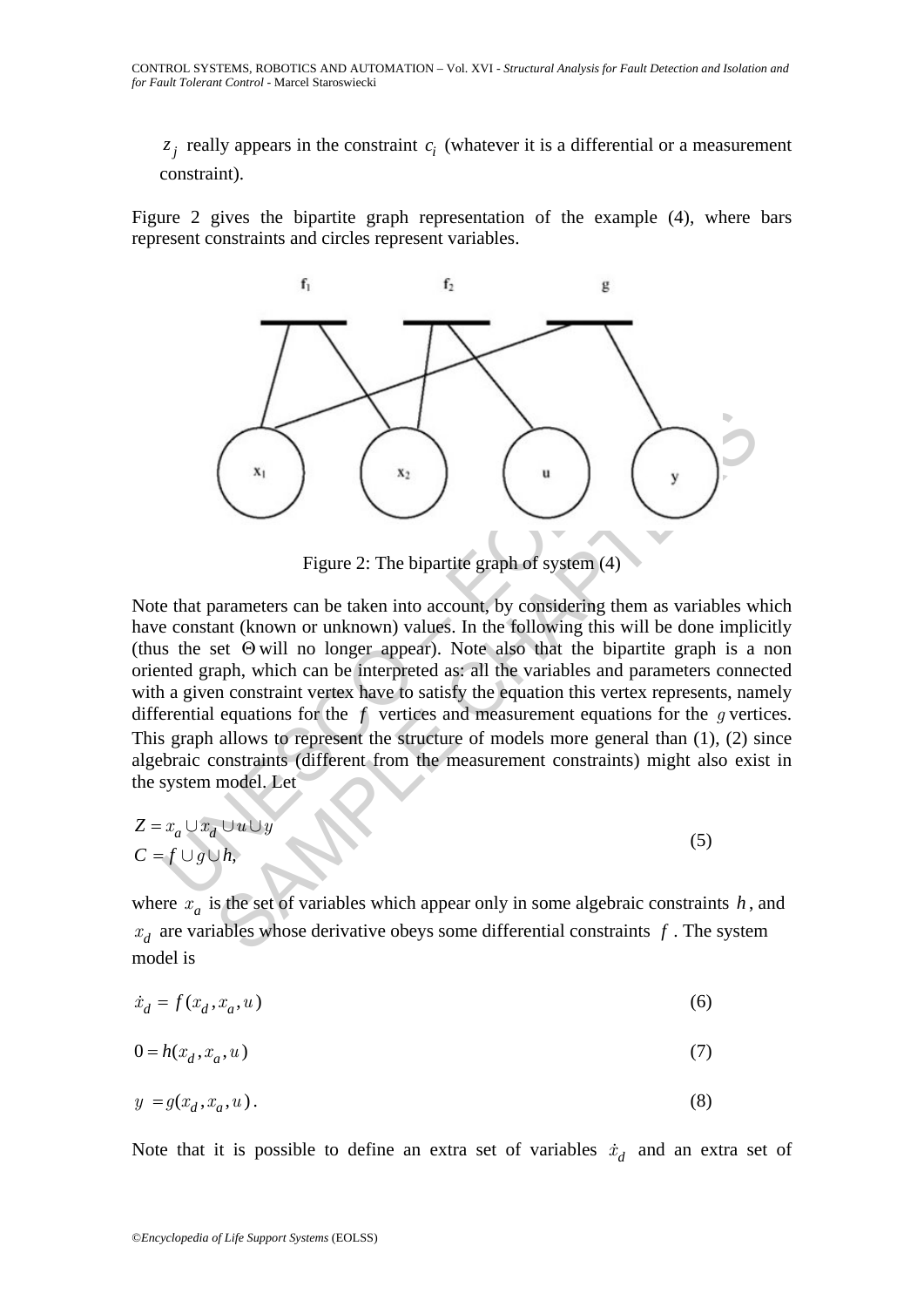constraints  $d = \{d_i, i = 1, \dots n\}$ , where constraint  $d_i$  is defined by

$$
\dot{x}_i(t) - \frac{d}{dt}x_i(t) = 0\tag{9}
$$

so that the system is

$$
Z = x_a \cup x_d \cup \dot{x}_d \cup x \cup y
$$
  
\n
$$
C = f \cup g \cup h \cup d.
$$
\n(10)

Therefore, all the constraints (6), (7) and (8) are algebraic, and the differential constraints (9) are all gathered in *d* . For system (4) such as representation is given in Figure 3.



Figure 3: Extended bipartite graph of system (4)

In the following, bipartite graphs will be used for the representation of the system structure.

**Definition 1 (structural model):** *The structural model (or the structure) of the system*  $[C, Z]$  *is a bipartite graph*  $\langle C, Z \rangle$ ,  $E \rangle$  where  $E \subset C \times Z$  *is the set of edges defined by*:

 $(c_i, z_j) ∈ E$  *iff* the variable  $z_j$  appears in the constraint  $c_i$ 

## **2.2. Subsystems**

In this subsection, subsets of the constraints are considered. Let  $2^C$  (resp.  $2^Z$ ) be the collection of all subsets of *C* (resp. of all the subsets of *Z*), and let  $\langle C, Z, E \rangle$  be the structure of the system  $[C, Z]$ . Let  $Q$  be the mapping which associates with any subset of constraints  $\phi$ , the variables which intervene in at least one of them:

 $Q: 2^C \rightarrow 2^Z$  $\phi \mapsto Q(\phi) = \{ z \in \mathbb{Z} ; \exists c \in \phi \quad \text{s.t.} \quad (c, z) \in E \}.$  $: 2^{\mathcal{C}} \rightarrow 2^{\mathcal{L}}$  (11)

**Definition 2 (subsystem):** *A subsystem is a pair*  $[\phi, Q(\phi)]$ , where  $\phi \in 2^C$ . The sub*graph that is related with subsystem*  $[\phi, Q(\phi)]$  *is its structure.*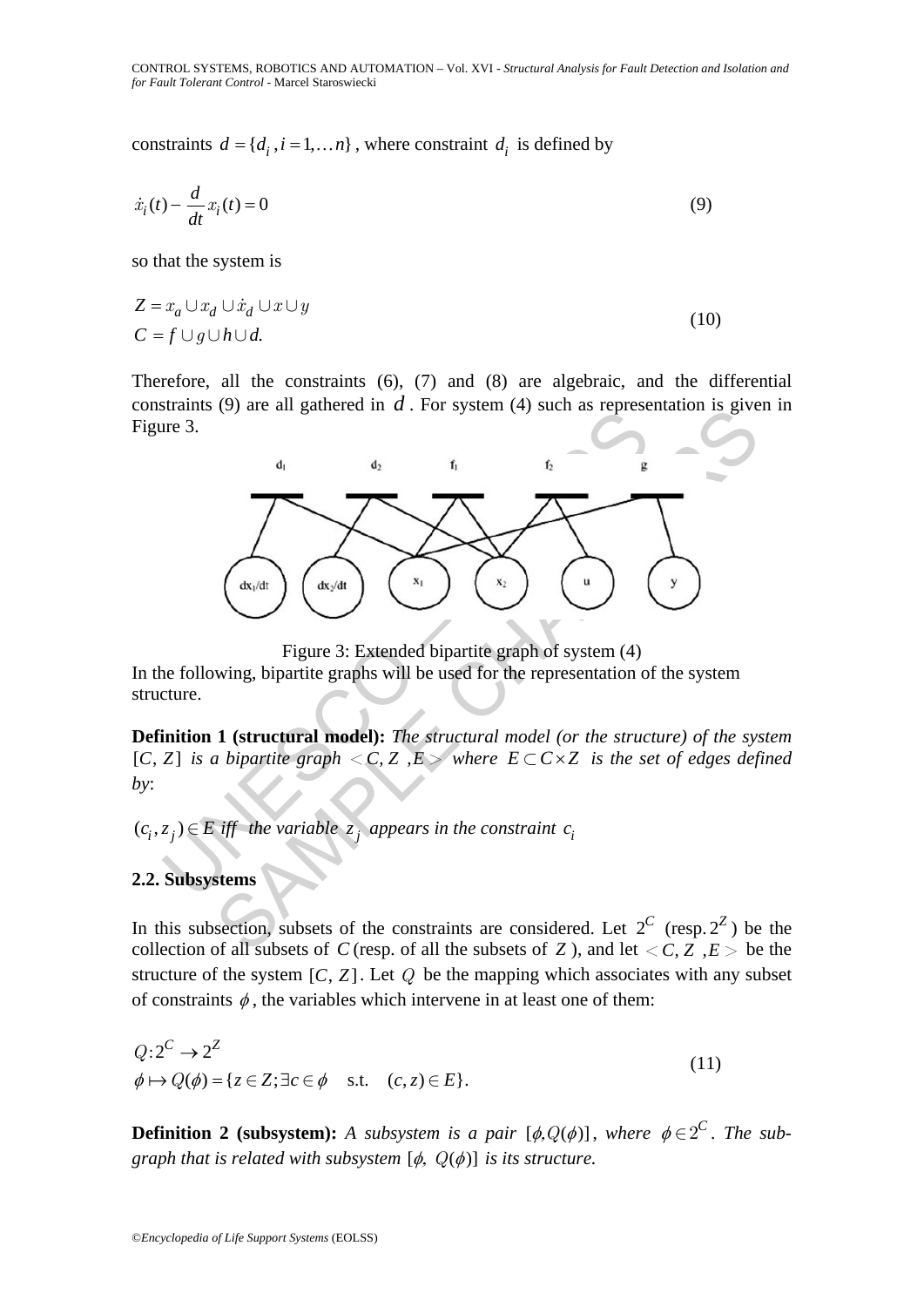In this definition, a subsystem is any subset of the system constraints  $\phi$  along with the related variables  $Q(\phi) \in Z$ . There are no specific requirements to the choice of the elements in  $\phi$ , and  $2^C$  contains all possible subsystems. Of course, only some of them are of interest in applications (e.g. the monitorable subsystem).

## **2.3. Structural Properties**

The structural model of a system is an abstraction of its behavior model. Two systems which have the same structure are said to be structurally equivalent. Since structural properties are properties of the structural graph, they are obviously shared by all the systems which have the same structure. In particular, systems which only differ by the value of their parameters are structurally equivalent, thus making structural properties independent of the values of the system parameters.

Of course, actual system properties may differ from structural ones, as can be seen from the following simple example. Let

$$
\begin{pmatrix} y_1 \\ y_2 \end{pmatrix} = \begin{pmatrix} a(\theta) & b(\theta) \\ c(\theta) & d(\theta) \end{pmatrix} \begin{pmatrix} x_1 \\ x_2 \end{pmatrix}
$$

pendent of the values of the system parameters.<br>
course, actual system properties may differ from structural ones, a<br>
collowing simple example. Let<br>  $\begin{pmatrix} a(\theta) & b(\theta) \\ c(\theta) & d(\theta) \end{pmatrix} \begin{pmatrix} x_1 \\ x_2 \end{pmatrix}$ <br>
he model of a syst be the model of a system where  $y_1$  and  $y_2$  are known,  $\theta \in \mathbb{R}^q$  is some parameter vector, and the observability of the unknowns  $x_1, x_2$  is investigated. The observability condition is that the matrix is invertible. The structural condition is that no row (no column) of this matrix contains only zeros. This is of course necessary, but not sufficient, since the determinant  $\Delta(\theta) = a(\theta)d(\theta) - b(\theta)c(\theta)$  might be zero, so that the property would not hold for the actual system although the structural property holds. Two cases can be distinguished:

- It of the values of the system parameters.<br>
actual system properties may differ from structural ones, as can be seen fig simple example. Let<br>  $(\theta) b(\theta)$   $d(\theta)$   $\binom{x_1}{x_2}$ <br>  $e^{(\theta)} d(\theta)$   $d(\theta)$   $\binom{x_1}{x_2}$ <br>  $f(x_1)$ <br>  $f(x_$ 1) in the first case, parameters  $\theta$  **always** satisfy the relation  $\Delta(\theta) = 0$  and thus the structural property is **never** translated into an actual property. This is excluded in structural analysis. First, an algebraic relation like  $\Delta(\theta) = 0$  is always supposed to define a manifold of dimension  $q-1$ , which means that it cannot be satisfied by any  $\theta \in \overline{R}^q$  or, in other words, that it does not boil down to  $0 = 0$ . Second, the parameters are always supposed to be independent, which means that they live in the whole space  $R^q$ . Indeed, if this were not the case, equation  $\Delta(\theta) = 0$  should have been included in the system model.
- 2) in the second case, the parameters  $\theta$  of the system under investigation satisfy the relation  $\Delta(\theta) = 0$ , and thus the structural property is not translated into an actual property **for that particular system**. Structural analysis however provides interesting conclusions, since under mild assumptions about functions  $a, b, c, d$ there always exists a parameter vector  $\theta'$  in the neighborhood of  $\theta$  for which the actual property coincides with the structural one.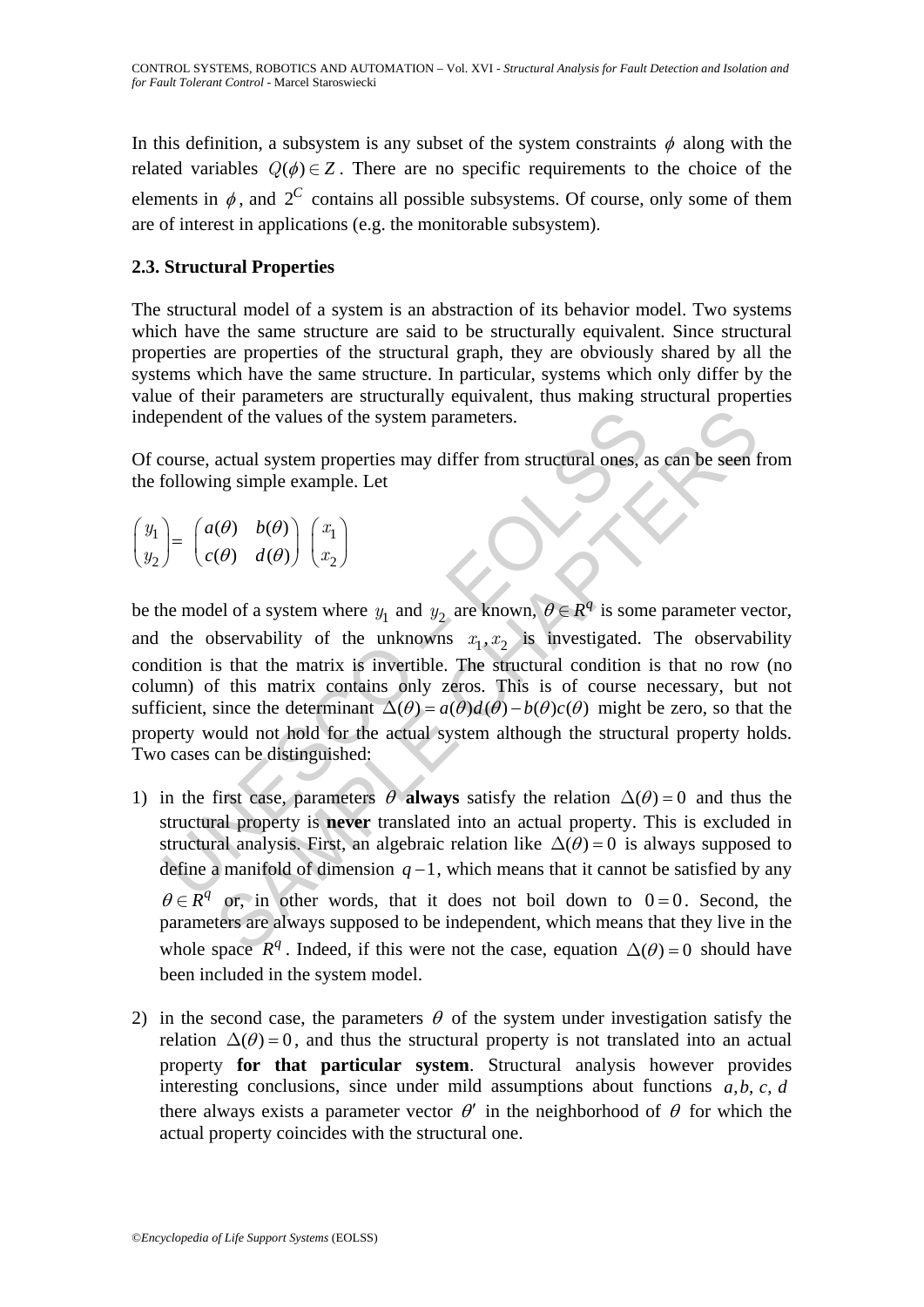CONTROL SYSTEMS, ROBOTICS AND AUTOMATION – Vol. XVI - *Structural Analysis for Fault Detection and Isolation and for Fault Tolerant Control* - Marcel Staroswiecki

In conclusion, actual properties are only potential when structural properties are satisfied. They can certainly not be true when structural properties are not satisfied. In other words, structural properties are properties which hold for actual systems almost everywhere in the space of their independent parameters.

### **3. Matching on a Bipartite Graph**

The basic tool for structural analysis is the concept of matching on a bipartite graph, which is introduced in this section. In loose terms, a matching is a causal assignment which associates some system variables with the system constraints from which they can be calculated. Variables which cannot be matched cannot be calculated. Variables which can be matched in several ways can be calculated by different (redundant) means, thus providing a means for fault detection and a possibility for reconfiguration.



# TO ACCESS ALL THE **27 PAGES** OF THIS CHAPTER, Click here

#### **Bibliography**

Carpentier, T., Litwak, R. and Cassar, J.-Ph. (1997). Criteria for the evaluation of FDI systems. Application to sensors location, in Proc. of IFAC Safeprocess' 97, 1083-1088. [This paper shows how structural analysis can be used for selecting a set of sensors such that the system is monitorable]

Declerck Ph. and Staroswiecki, M. (1991). Characterization of the canonical components of a structural graph for fault detection in large scale industrial plants, in Proc. of European Control Conference, ECC'91, 298-303. [This paper introduces the relation between the canonical decomposition and the monitorable part of the system].

Dulmage, A.L. and Mendelsohn, N.S. (1958). Covering of bi-partite graphs, Canada J.Math., 10:517-534. [This paper gives the basic concepts for the canonical decomposition of bi-partite graphs].

Dulmage, A.L. and Mendelsohn, N.S.(1959). A structure theory of bi-partite graphs of finite exterior dimension. Trans. of Royal Soc. Canada, Section III, 53:1-13. [This paper introduces the canonical decomposition of bi-partite graphs].

Gertler, J.J. and Singer D. (1990). A new structural framework for parity space equation based failure detection and isolation, Automatica, 26:381-388. [This paper emphasizes analytical redundancy based approaches and structured residuals for FDI].

Harary, F.(1962). A graph theoretic approach to matrix inversion by partitioning, Numer. Math., 4:128- 135. [This paper introduces graph theoretic approaches for the solution of large scale numerical problems].

Izadi-Zamanabadi, R., Amann, P., Blanke, M., Cocquempot, V., Gissinger, G.L., Kerrigan E.C., Lootsma, T.F., Perronne, J.M. and Schreier, G. (2000). Fault Detection and Reconfigurable Control for a Ship, , in control of Complex Systems, K.J. Aström, P. Albertos, M. Blanke, A. Isidori, W. Schaufelberger, T. Sanz ed., Springer 2000. [This chapter presents different approaches, including the structural analysis approach, to FDI and FTC of a ship propulsion benchmark].

Iwasaki, Y. and Simon, H.A. (1986). Causality in device behvaiour, Artificial Intelligence, 29:3-32. [This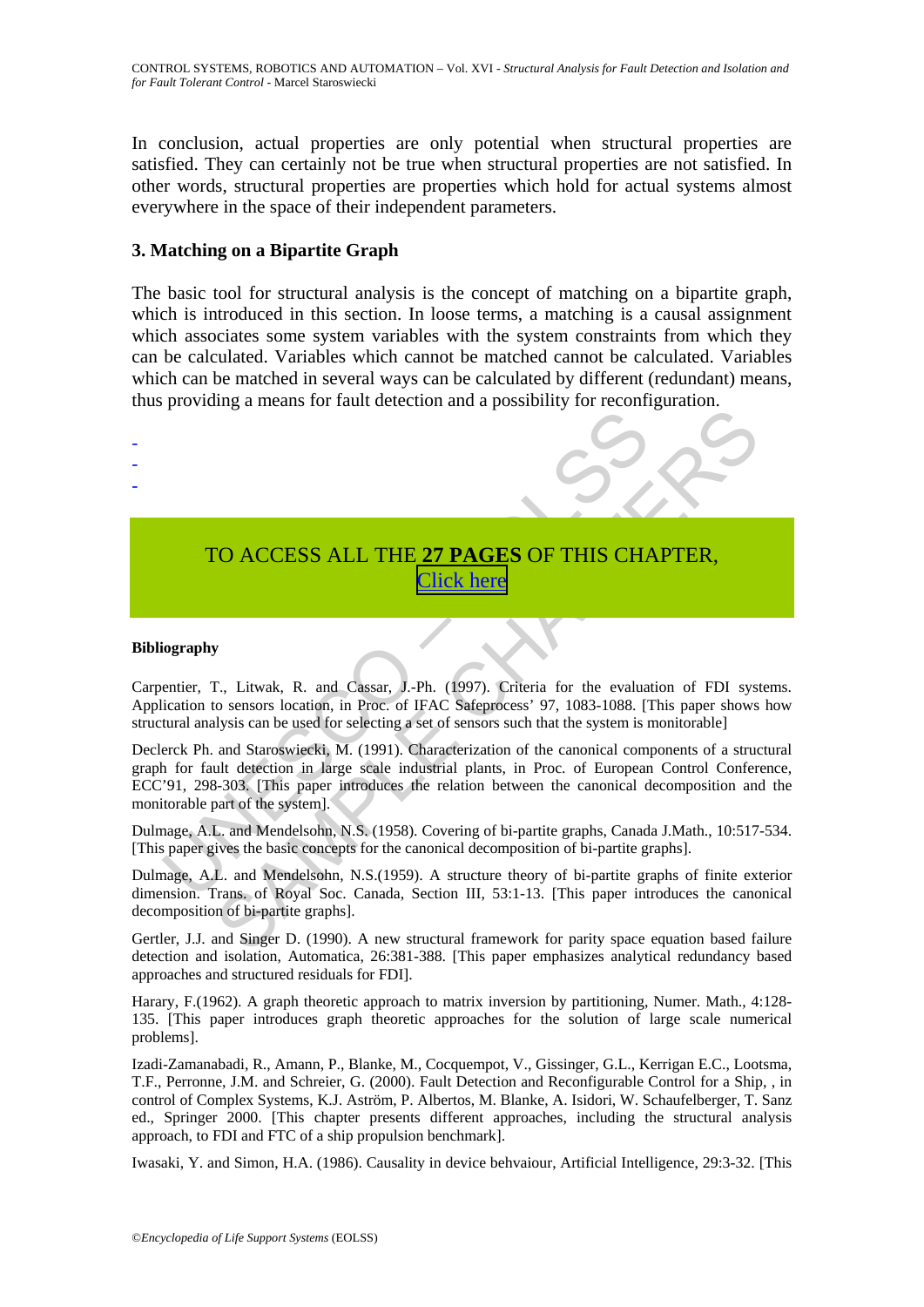paper introduces causality in systems of equations, which are very close to the matchings in bi-partite graphs].

Meyer, M., Le Lann, J.-M., Koehret, B. and Enjalbert M. (1994). Optimal selection of sensor location on a complex plant using a graph oriented approach, Computer Chemical Eng., 18: S535-S540. [This paper introduces a graph approach for the selection of sensors in large plants].

Murota, K. (1987). Systems analysis by graphs and matroïds. Structural solvability and controllability, Springer Verlag. [This book gives a detailed treatment of graph based approaches to system analysis].

Staroswiecki, M. and Gehin, A.-L. (2001). From Control to Supervision, Annual Reviews in Control, 25: 1-11. [This paper sets the basic problems in fault tolerant control].

Staroswiecki, M., Cassar, J.Ph. and Declerck, Ph. (2000). A structural framework for the design of FDI in large scale industrial plants, in Issues of Fault Diagnosis for Dynamic Systems. ed. R. Patton, P. Frank and R. Clark, Springer Verlag. [This chapter presents the structural analysis approach for the design of FDI systems].

Cordier, M-O., Dague, Ph., Lévy, F., Dumas, M., Montmain, J., Staroswiecki, M. and Travé-Massuyès, L.(2000). AI and automatic control approaches of model-based diagnosis: links and underlying hypotheses, In Proc. of IFAC Safeprocess' 2000, Vol.1.: 274-279. [This paper discusses the basic assumptions used in AI and Control for the design and exploitation of structured residuals].

Gehin, A.-L., Assas, M. and Staroswiecki, M. (2000). Structural Analysis of System Reconfigurability, In Proc. of IFAC Safeprocess' 2000, Vol.1: 292-297. [This paper presents the graph based analysis of reconfiguration possibilities when faults occur].

Steward, D.V. (1962). On an approach to techniques for the analysis of the structure of large systems of equations, SIAM Review, 4: 321-342. [One of the earliest approaches to structural analysis of large sets of equations].

Tagina, M., Cassar, J.-Ph., Dauphin-Tanguy, G. and Staroswiecki, M. (1996). Bond-Graph models for direct generation of formal fault detection systems, Systems Analysis Modelling and Simulation J., 23: 1- 17. [In this paper, structural analysis is performed on the basis of the system Bond-Graph model].

#### **Biographical Sketch**

**Marcel Staroswiecki** was born in Melitopol (Ukraina) in 1945. He obtained the Engineering Degree from the Ecole Nationale Supérieure d'Ingénieurs des Arts et Métiers (with a silver medal distinction), in 1968. He then obtained a PhD in Automatic Control in 1970, and the french « Doctor es Sciences » degree in Physical Sciences in 1979.

lier, M-O., Dague, Ph., Lévy, F., Dumas, M., Montmain, J., Staroswiecki, M.<br>
2000). Al and automatic control approaches of model-based diagnossis:<br>
theness, In Proc. of IFAC Safeprocess' 2000, Vol.1: 274-279. [This paper<br> I and automatic control approaches of model-based in an antonion of a matter and automatic control approaches of model-based diagnosis; links and drawer and model-based in AI and Control approaches of model-based in agree He joined the University of Lille I as an Assistant Professor in 1969 and he became full Professor in 1983. He currently teaches at the University's Engineering School (Ecole Polytechnique Universitaire de Lille), and he is the Director of the Laboratoire d'Automatique et d'Informatique Industrielle de Lille (a shared laboratory between Ecole Centrale de Lille, Université des Sciences et Technologies de Lille and CNRS).

His research interests are on Fault Detection, Isolation and Recovery (FDIR) algorithms for complex systems. He heads a research group in which both the model based and the pattern recognition based approaches are developed. A special attention is paid to the implementation of FDIR procedures, especially within the frame of intelligent instruments and components. Prof. Staroswiecki is a member of two IFAC Technical Committees : Safeprocess and Intelligent Components and Instruments.

His activity has also been intensively dedicated to technology transfer, especially in direction of SME's. He created and was the director of the Lille University Technology Transfer Center in the field of Automatic Control from 1982 to 1994, which performed more than 100 joint research contracts between Lille University and industrial companies. For this activity, he was honored by the 'Grand Prix Edmond Faucheur de la Société des Industriels du Nord de la France'.

He was a 'chargé de mission' at the French Ministery of Research in the field of Automatic Control and Robotics from december 1993 to december 1996. He there impulsed different policies for the development of the research and of the doctoral activity in french laboratories.